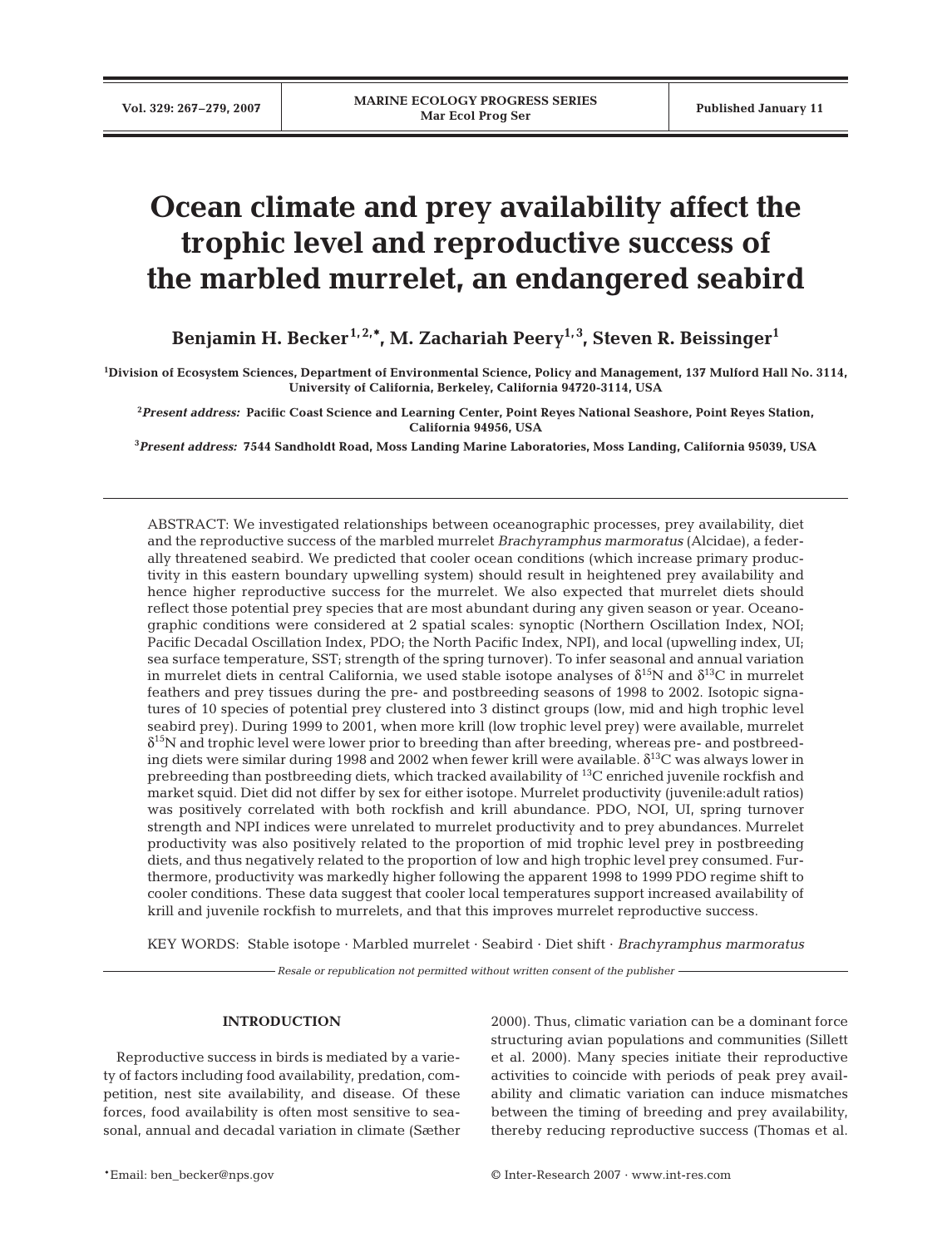2001). Birds that take prey over large spatial scales, like seabirds, act as environmental samplers, providing information on food web composition, location of prey, and relative abundance of prey among years in relation to changing climatic (oceanographic) conditions (Sydeman et al. 2001).

In marine ecosystems, prey availability for seabirds is affected by oceanographic conditions at both basinwide and local spatial scales (Parrish & Zador 2003), with local conditions generally being influenced by large-scale processes. In the NE Pacific, and the California Current System (CCS) in particular, basin-scale conditions are dominated by 2 to 7 yr recurrences of warm water El Niño-Southern Oscillation (ENSO) and cool water La Niña events. Basin-scale variation, as measured by Southern Oscillation Index (SOI), Northern Oscillation Index (NOI) and North Pacific Index (NPI), affects both predator and prey species in the CCS. For example, both rockfishes and seabirds exhibit above average reproductive success during cool La Niña years (Ainley et al. 1995, Brodeur et al. 2003). Local-scale conditions, such as sea surface temperature (SST), strength of the spring turnover to cool water conditions, currents, eddies, fronts, vertical mixing and coastal upwelling, occur within the context of these basin-wide patterns. Local-scale conditions typically create regions of increased prey density through physical aggregation or local nutrient enhancement where seabirds can efficiently find adequate prey (Bakun 1996, Becker & Beissinger 2003). For example, warmer ENSO years often exhibit decreased upwelling and/or upwelling of nutrient poor equatorial waters (Castro et al. 2001), while non-ENSO (cool) years exhibit an increase in upwelling and primary productivity (Chavez et al. 2002). Indices of basin-wide and local-scale conditions typically vary annually with moderate to little interannual autocorrelation.

Larger-scale and longer-term oceanographic variation in the NE Pacific occurs in cycles known as the Pacific Decadal Oscillation (i.e. 'regime shifts'). Unlike local and basin indices, PDO is a highly autocorrelated index, showing 20 to 30 yr periods of persistent positive or negative temperature anomalies. 'Cool' states of the PDO favor seabirds and other marine predators in the CCS (Sydeman et al. 2001). Because of its persistent state, PDO shifts may result in a numerical response (i.e. predator populations increase) due to the bottom–up effects of increasing primary and secondary productivity through nutrient enhancement (Hare & Mantua 2000). Long-term PDO cycles create long-term shifts in community composition of plankton, prey fishes, predatory fishes, seabirds and marine mammals (Hare & Mantua 2000). For example, sardine and anchovy populations alternate in dominance with PDO regimes (Chavez et al. 2003). Numerical responses to PDO appear to occur more rapidly at lower trophic levels, presumably because these organisms have shorter generation times and can respond more rapidly to changes in environmental conditions. Because non-ENSO and cool PDO events increase primary productivity in the CCS, they are also correlated with the abundance of microzooplankton (Hare & Mantua 2000), which are eaten by small fishes and meso- and macrozooplankton. Thus, PDO cycling also affects nutrient delivery to the photic zone and may be viewed as long-term ENSO or non-ENSO conditions.

We investigated the effects of oceanographic variability on prey availability, diet, and reproductive indicators of a federally threatened (USA designation) and state endangered (California) seabird, the marbled murrelet: *Brachyramphus marmoratus* (Alcidae). The murrelet occurs in the NE Pacific coastal zone from the Bering Sea to central California in both upwelling (California Current) and downwelling (Alaska Current) systems. In central California, the murrelet forages in nearshore waters generally less than 25 m deep and within 2 km of shore (Becker & Beissinger 2003). Murrelet populations have been subjected to severe loss of nesting habitat and subsequent population declines over the past century. In addition, murrelet reproductive success is limited by prey availability in some years (Peery et al. 2004b). Thus, both reproductive success and diet should vary with ocean conditions and subsequent prey availability, as with many other seabirds in this region (Sydeman et al. 1997, Miller & Sydeman 2004).

Previous studies indicate that murrelets are somewhat euryphagous, taking a wide variety of prey items potentially impacted by seasonal, interannual and interdecadal climatic variation, including mysid shrimp (*Mysis* spp.), krill *Thysanoessa spinifera and Euphausia pacifica,* northern anchovy *Engraulis mordax*, sand lance *Ammodytes hexapterus*, market squid *Loligo opalescens*, juvenile rockfishes *Sebastes* spp., Pacific sardines *Sardinops sagax*, Pacific herring *Clupea harengus* and smelt Osmeridae (Sealy 1975, Carter 1984, Burkett 1995). Stable isotope analysis of nitrogen  $(\delta^{15}N)$  conducted on marbled murrelet pectoral muscle collected in British Columbia, Canada, suggested that murrelets have an intermediate trophic level among alcids, primarily eating fish, and to a lesser extent, zooplankton (Hobson 1990). However, numerous observations of murrelets holding fish and squid on the water (Carter 1984) and its long, narrow bill imply that murrelets are primarily piscivores and that lower trophic level invertebrates, such as krill, may be only a minor component of their diet. Nestlings are primarily fed fishes and occasionally squid, but are not known to consume krill (Nelson & Peck 1995).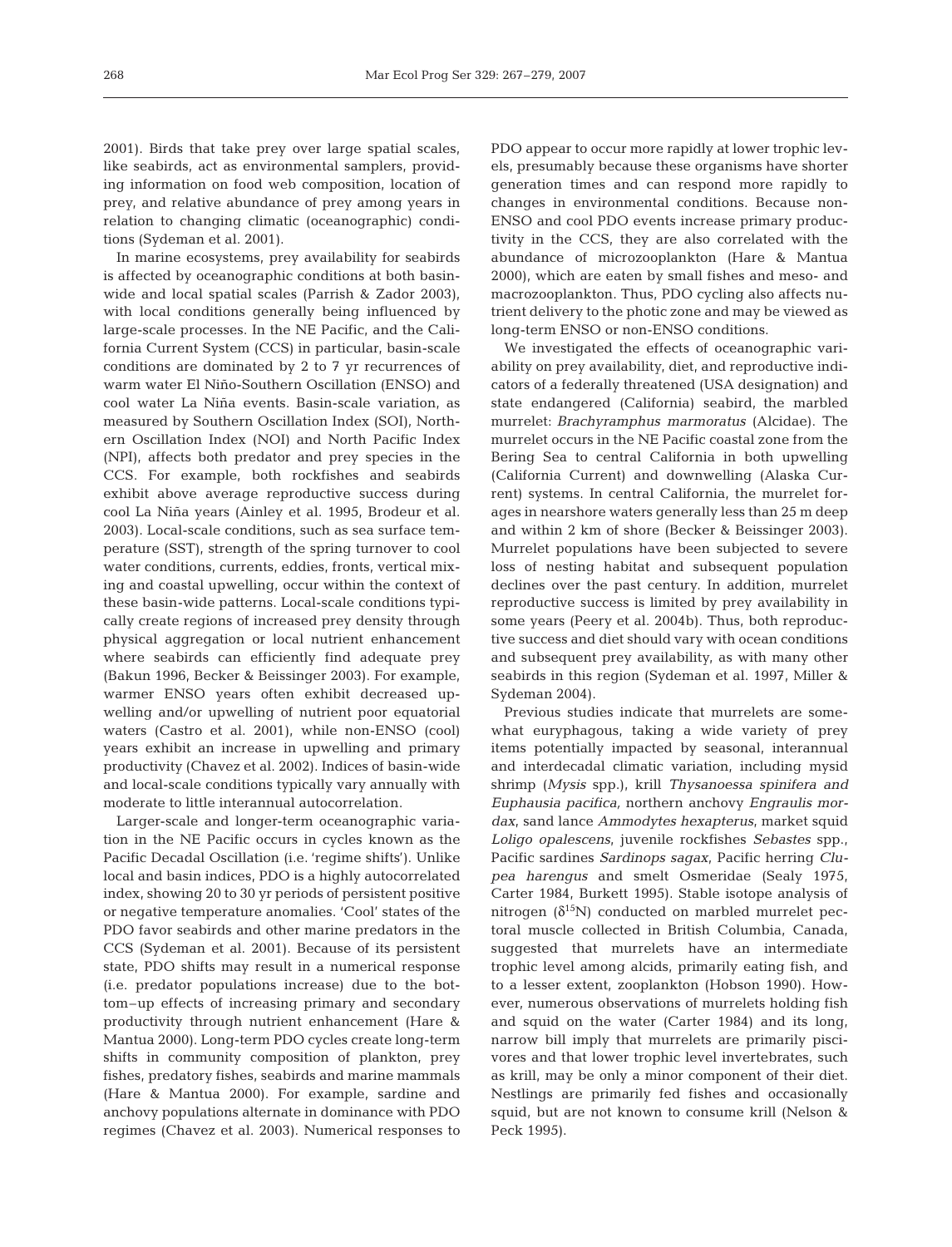Here we investigate how marbled murrelet diet and productivity reflect basin and local-scale oceanographic processes. We construct a local food web using known and potential murrelet prey species, examine annual fluctuation in food availability, and determine how the diet and trophic position of murrelets varies seasonally and annually using stable isotope analyses. Finally, we relate indices of basin- and local-scale conditions (basin-scale SOI, NOI, PDO and NPI; and localscale upwelling, SSTs and spring turnover) to murrelet prey availability, diet composition, and productivity. While this study is primarily an exploratory analysis of these environment–diet–reproduction relationships, we do predict that cooler ocean conditions (which increase primary productivity in this eastern boundary upwelling system) should result in heightened prey availability and hence higher reproductive success for the murrelet.

#### **MATERIALS AND METHODS**

From 1998 to 2002, we studied the diet and reproductive parameters of a semi-isolated population of approximately 487 to 637 marbled murrelets (Peery et al. 2004a). This population nests in the Santa Cruz Mountains, about 30 km north of Monterey Bay in central California, USA. Population size appears to have been stable since 1996 but may be sustained by immigration from northern populations (Peery et al. 2006).

We used stable isotope analysis of feathers to infer variation in the diet and trophic level of murrelets. We collected whole breast feathers and the tip of a 5th secondary feather from 215 marbled murrelets  $(n = 370)$ feather samples) caught in Año Nuevo Bay (37.1° N, 122.3° W) from 1998 to 2002. Breast feathers are regrown during both the prebreeding and postbreeding molts, while secondaries are only replaced during the pre-basic molt (Carter & Stein 1995). Thus, browntipped breast feathers represent the prebreeding diet (March to April), and both secondaries and all-white breast feathers represent the postbreeding diet (August to September). For example, secondaries collected in the spring of 1998 represent diet during the 1997 postbreeding molt. Most birds were sexed via microsatellite DNA extracted from blood samples (Peery et al. 2004b).

**Prey samples.** We obtained potential murrelet prey items for isotopic analysis from 2 sources: shipboard undulating midwater trawls in Año Nuevo Bay, California, and Monterey Bay, California during 2001 and 2002 (courtesy of Moss Landing Marine Laboratories) and from rhinoceros auklets *Cerorhinca monocerata* bringing prey to chicks at a colony by Año Nuevo Bay during 1996 to 2000 (courtesy of PRBO Conservation

Science). Potential prey obtained included night smelt *Spirinchus starskii*, northern anchovy, sand lance, market squid, juvenile shortbelly, widow and blue rockfish *Sebastes* spp., Pacific sardines, krill *Euphausia pacifica* and *Thysanoessa spinifera*, white croaker *Genyonemus lineatus*, mysid shrimp, and Pacific herring. Obtaining stomach samples directly from murrelets would require sacrificing birds or discharging their stomach contents, neither of which were feasible. Collecting samples at nests would only produce prey carried inland and fed to nestlings, and nests are generally inaccessible.

Isotope values for prey species were pooled across years for statistical analyses because we did not have adequate samples of each prey species for all years. However, we did have multiple years of data for northern anchovy (1997 to 2000) and market squid (1997, 2000) and could test for interannual variation for these species.

**Laboratory analyses.** We subsampled lateral muscle tissue from all fishes, mantles from squid, and whole bodies of the krill and mysids for stable isotope analysis. Prey samples were freeze-dried, subjected to lipid extraction with a methanol:chloroform:water (50:25:20 v:v) solution for at least 24 h, rinsed with distilled water, and redried (Thompson & Furness 1995). To remove carbonates, krill were also soaked in 1 N HCl until bubbling stopped (Thompson & Furness 1995).

Feathers were cleaned with a methanol:chloroform: water rinse, rinsed with distilled water, and air-dried. Approximately 1.2 mg of dried feather was loaded into tin capsules and analyzed for  $\delta^{15}N$  and  $\delta^{13}C$  with a Europa 20/20 continuous-flow isotope-ratio mass spectrometer at the University of California Berkeley Center for Stable Isotope Biogeochemistry. Peach leaves (45% C, 10.6% N: National Institute of Standards and Technology, NIST, No. 1577b) and bovine liver (45% C, 2.96% N, NIST No. 1547) were used as standards for C and N, respectively. Standards were analyzed between every 8 feather samples and a leastsquares nonlinear model was used to correct any drift during the analysis. Analytical precision (SD) of analyses was always less than  $\pm$  0.25% for  $\delta^{15}N$  and  $\pm$  0.10% for  $\delta^{13}$ C. Isotopic ratios are expressed in the del notation (parts per thousand, ‰) relative to atmospheric nitrogen (for  $\delta^{15}N$ ) or Pee Dee belemnite (for  $\delta^{13}C$ ).

Inspection of histograms and probability plots indicated that isotope data were normally distributed, so parametric statistics were used. To facilitate meaningful interpretation of isotope data (Phillips et al. 2005), we used *k*-means clustering to group the potential prey items by reducing within group sums of squares (SPSS 1998). This resulted in 3 groups with statistically similar  $\delta^{13}$ C and  $\delta^{15}$ N values labeled as low, mid, and high trophic level seabird prey groups. Isotope values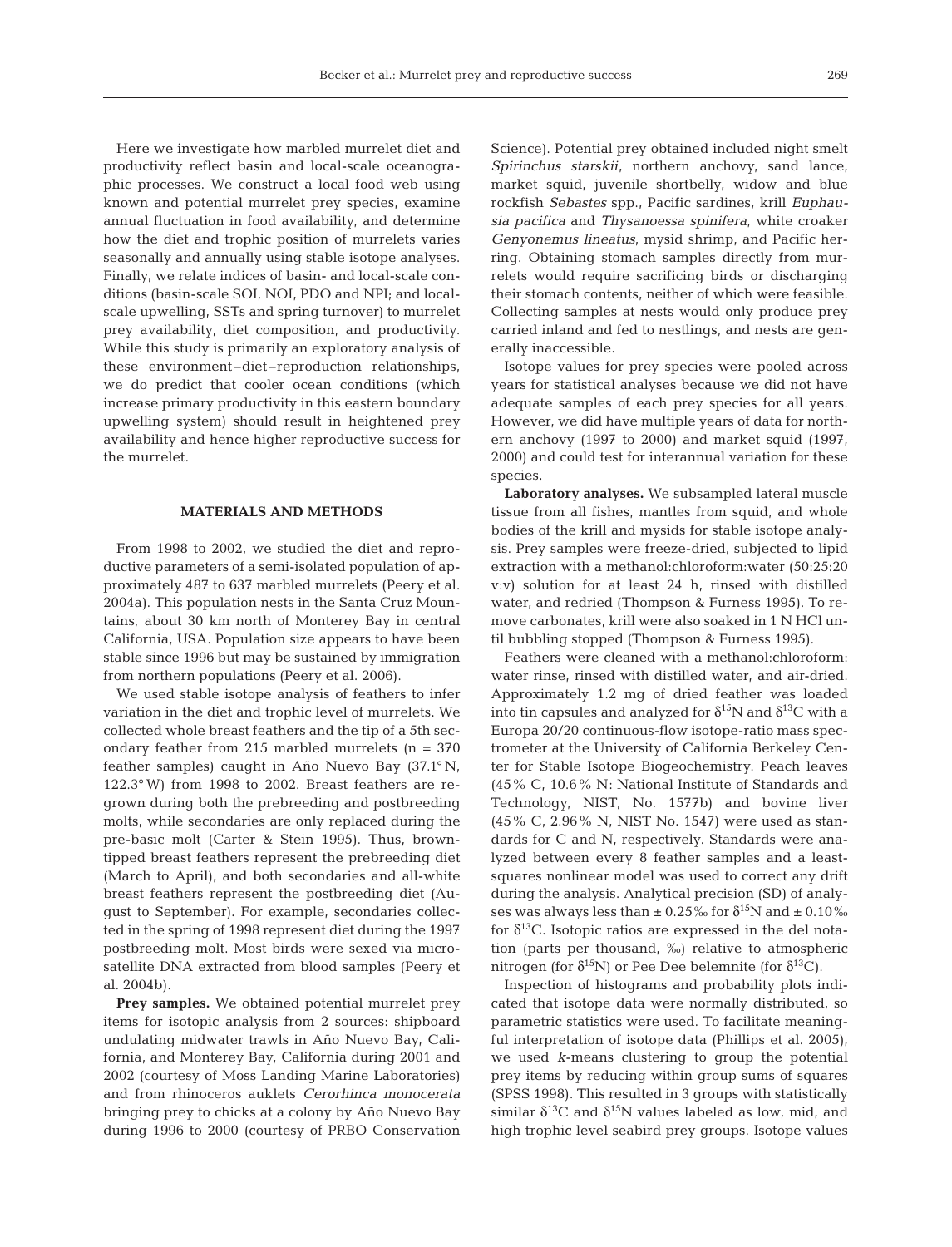for all prey species were pooled across years for comparison with murrelet diets.

The krill, *Euphausia pacifica* and *Thysanoessa spinifera,* have identical values for  $\delta^{13}C$  and  $\delta^{15}N$  (Sydeman et al. 1997), so we assumed that any results indicating feeding on *E. pacifica* could equally be *T. spinifera*. This is especially important since the former species is generally oceanic (occurring beyond the shelf-break) and the latter is associated with coastal (over the shelf) upwelling and surface swarming (Smith & Adams 1988, Ainley et al. 1996a, Adams et al. 2004). Murrelets are confined to the nearshore coastal shelf, and the appearance of *T. spinifera* in the spring is related to the onset of breeding and reproductive success in Cassin's auklets (Ainley et al. 1996a). We, therefore, assumed that *T. spinifera* is a more likely euphausiid prey item for murrelets than *E. pacifica*.

To estimate the proportion of prey items from each trophic level grouping that murrelets fed upon, we used a diet–feather fractionation value of 3.7‰ for  $δ<sup>15</sup>N$  and 1.0‰ for  $δ<sup>13</sup>C$ . This was based on the dietfeather fractionation in common murres (Becker & Beissinger unpubl. data) and is similar to values published for other seabirds (Thompson & Furness 1995, Vanderklift & Ponsard 2003). We used the IsoError dual-isotope, 3-source mixing model (Phillips & Gregg 2001) to estimate the proportion of low, mid and high trophic level prey (see results for prey species comprising each group) consumed by murrelets during each pre- and postbreeding molt from 1998 to 2002. Because all prey items and bird feathers had similar C:N ratios (~15:1) we did not use concentration dependent models.

**Prey abundance, energetics and oceanography.** Results from the National Marine Fisheries Service annual spring rockfish stock assessment cruises were collected for each year from 1995 to 2003 (Brodeur et al. 2003). There were generally 75 to 100 systematically placed trawls done annually during the onset of the murrelet nesting season in May to June at a range of water column depths (5 to 100 m) between Monterey Bay (36° N) and Point Reyes, CA (38° N) (Data courtesy S. Ralston, NMFS, Santa Cruz). Trawls were as close as 2 km to shore and ranged to the continental slope (up to 30 km from shore). A literature search provided energetic content for potential prey items. We also obtained mean monthly Bakun upwelling indices (Bakun 1996) at 36° N, 122°W, monthly NOI, SOI 3.4, NPI, PDO, and SSTs at SE Farallon Island (www.pfeg.noaa. gov) to search for correlations between oceanographic variation, prey abundance, marbled murrelet diet, and indicators of reproduction. ENSO conditions are measured via the Southern Oscillation Index (SOI), which is the normalized difference in sea level pressure (SLP) between Tahiti and Darwin, Australia. Similarly, the

Northern Oscillation Index (NOI) is a function of the difference in SLP between the NE Pacific and Darwin, Australia. Thus, SOI is a measure of equatorial forces traveling poleward up the west coast of North America, and NOI is a measure of how strongly this effect manifests itself locally in the NE Pacific (Schwing et al. 2002). Because basin-scale oceanographic indicators (SOI and NOI) were highly correlated  $(r = 0.65,$ p < 0.05) throughout the study period, we only used NOI in subsequent analyses, as it provides a more locally derived index of basin-scale conditions. The North Pacific Index (NPI) is another large-scale index that summarizes sea level pressure over the North Pacific. We used the annual and mean values of the first 4 months of each year for these indices, as this period is most important to the onset of reproduction in seabirds due to effects of upwelling on prey abundance (Ainley et al. 1996a,b). Strength of the spring turnover was calculated as the difference in mean daily SSTs between the January to March and April to May periods.

**Statistical analyses.** We tested for correlations between annual indicators of murrelet productivity (juvenile:adult ratios) (Peery et al. 2004b, in press) with diet and oceanographic variables (SOI, NOI, NPI, PDO, SST, turnover strength and upwelling). Estimates of annual reproductive success were measured as hatch-year to after-hatch-year ratios (HY:AHY) and were obtained from at-sea surveys during the breeding season (Peery et al. in press). Tests of the assumptions for using juvenile ratios indicated that they are appropriate measures for estimating annual variability in productivity and relating productivity to environmental conditions (Peery et al. in press). Statistical tests were done using Systat 8.0 (SPSS 1998) and we considered  $p < 0.05$  to be statistically significant. However, because these tests use annual estimates with only 5 to 9 yr of samples, in a few instances we discuss results that approach significance (0.05 < p < 0.10) and allow the reader to judge their importance. Results are presented as means  $\pm$  1 standard error or deviation, as indicated.

#### **RESULTS**

#### **Prey species composition, abundance and energetics**

Potential prey isotopic signatures clustered strongly by species and trophic level (Fig. 1A, Table 1). *k*-means clustering grouped 3 distinct trophic groups on the basis of  $\delta^{15}N$  and  $\delta^{13}C$  values of potential prey (overall clustering model  $\chi^2_{20} = 146.2$ , p < 0.001; see Table 1 for classification success). Such *a priori* grouping of dietary sources is useful in dual-isotope models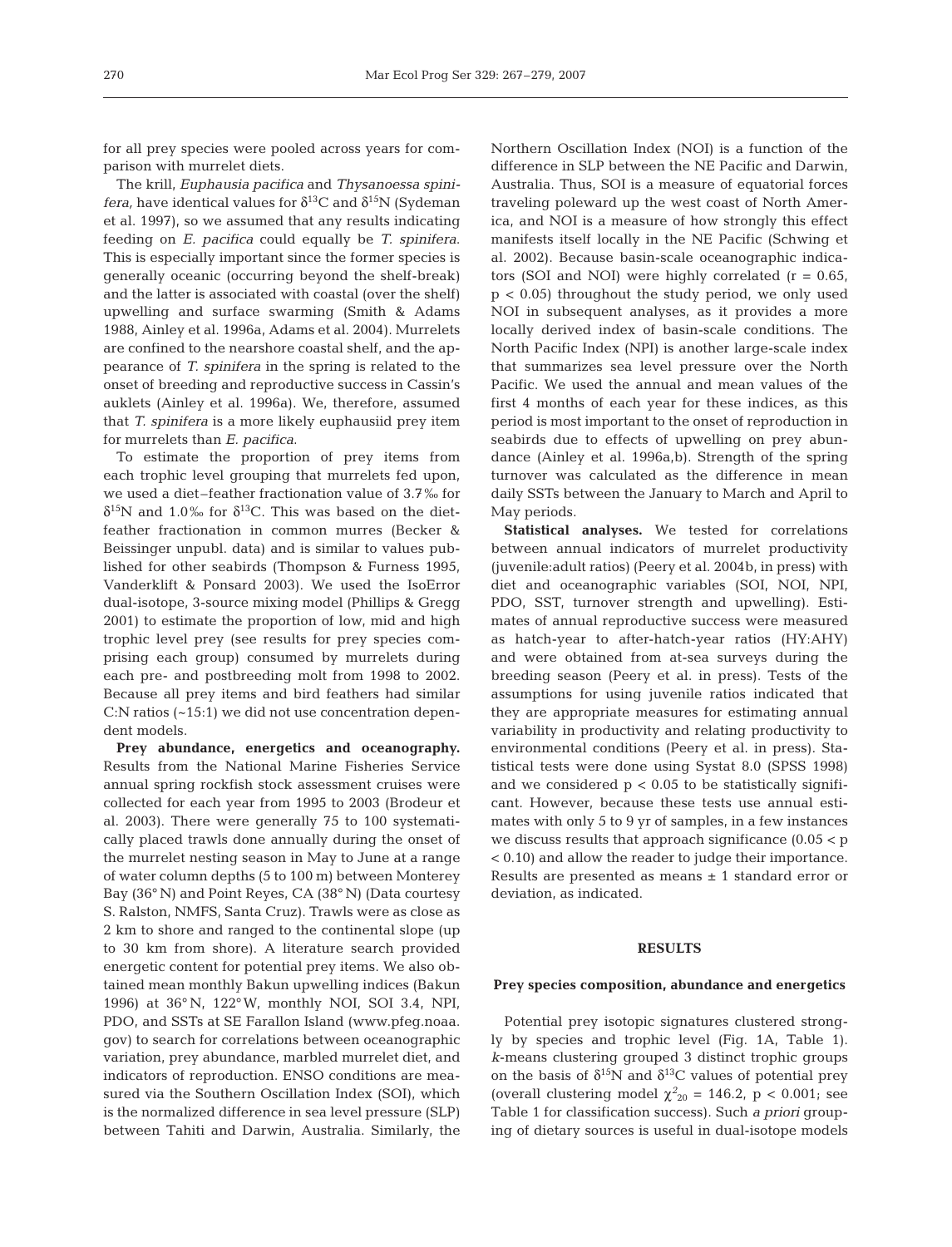

Fig. 1. (A)  $\delta^{15}$ N and  $\delta^{13}$ C values for potential prey items (of murrelet *Brachyramphus marmoratus*) collected in central California; low, mid and high trophic levels (TL) based on *k*-means clustering assignments (Table 1). (B) Prey groupings and pre- and postbreeding marbled murrelet diets from 1998 to 2002. Prey items have been corrected for consumer-prey fractionation ( $\delta^{15}N =$ 3.7‰,  $\delta^{13}C = 1.0$ ‰); area within the dotted line connecting the means of high, mid and low trophic level prey items represents the 3-source isotope mixing model solution space. RF: rockfish. Error bars are SEs

Table 1. *Brachyramphus marmoratus*. Stable isotope ratios for marbled murrelets and their potential prey items (TL: trophic level). Superscripts indicate statistically similar values within columns (Bonferroni inequality, all  $p > 0.35$ ) but only indicate groupings of either predators or prey. *k* represents classification success: all 3 rockfish species were tested as a group, we thus report 60% classification success for each species

| Species                                 | n               | $\delta^{15}N$ (%o)         | $\delta^{13}C$ (‰)             | $k\left(\%\right)$ |
|-----------------------------------------|-----------------|-----------------------------|--------------------------------|--------------------|
| Krill Euphausia pacifica                | 10              | $9.9 \pm 0.4^{\rm a}$       | $-19.7 \pm 0.8^{\rm a}$        | 90                 |
| Lower TL fishes and crustacean          |                 |                             |                                |                    |
| Mysid shrimp                            | 9               | $11.4 \pm 0.6^{\rm b}$      | $-16.4 \pm 0.5^{\rm b}$        | 100                |
| Blue rockfish                           | 3               | $11.5 \pm 0.4^{\rm b}$      | $-16.1 \pm 0.2^{\rm b}$        | 60                 |
| Sand lance                              | 7               | $11.6 \pm 1.0^{\rm b}$      | $-16.8 \pm 0.6^{\rm b}$        | 71                 |
| Shortbelly rockfish                     | 10              | $11.6 \pm 0.6^{\rm b}$      | $-17.1 \pm 0.3$ <sup>ab</sup>  | 60                 |
| Widow rockfish                          | $\overline{2}$  | $11.7 \pm 0.4^{\rm b}$      | $-17.0 \pm 0.1^{\rm b}$        | 60                 |
| <b>Group mean</b>                       | 5               | $11.5 \pm 0.1$              | $-16.3 \pm 0.8$                |                    |
| Higher TL fishes and cephalopod         |                 |                             |                                |                    |
| Pacific sardine <sup>1</sup>            | 3               | $12.9 \pm 0.1$ <sup>c</sup> | $-17.0 \pm 0.3$ <sup>a</sup>   | 100                |
| Northern anchovy                        | 27              | $13.6 \pm 0.5^{\rm d}$      | $-17.2 \pm 1.0^{\circ}$        | 74                 |
| Market squid                            | 21              | $13.7 \pm 0.6^{\rm d}$      | $-15.6 \pm 0.7^{\rm b}$        | 100                |
| Night smelt                             | 11              | $14.6 \pm 0.6^{\circ}$      | $-16.9 \pm 0.5$ <sup>c</sup>   | 100                |
| White croaker                           | 10 <sup>1</sup> | $15.1 \pm 0.3^e$            | $-15.3 \pm 0.2^{\rm b}$        | 100                |
| Group mean                              | 5               | $14.0 \pm 0.9$              | $-16.4 \pm 0.9$                |                    |
| Marbled murrelets                       |                 |                             |                                |                    |
| 1997 post-breed                         | 5               | $17.2 \pm 0.3^{\rm a}$      | $-15.8 \pm 0.8$ <sup>a</sup>   |                    |
| 1998 pre-breed                          | 13              | $16.9 \pm 0.6^a$            | $-16.5 \pm 0.5$ <sup>ad</sup>  |                    |
| post-breed                              | 25              | $16.7 \pm 0.5^{\rm a}$      | $-16.2 \pm 0.6^{\text{abd}}$   |                    |
| 1999 pre-breed                          | 35              | $15.4 \pm 1.0^{\rm b}$      | $-16.4 \pm 0.6$ <sup>ad</sup>  |                    |
| post-breed                              | 62              | $16.4 \pm 0.7$ <sup>a</sup> | $-16.0 \pm 0.6$ <sup>abd</sup> |                    |
| 2000 pre-breed                          | 42              | $15.7 \pm 0.6^{\rm b}$      | $-17.1 \pm 1.2$ <sup>d</sup>   |                    |
| post-breed                              | 30              | $16.7 \pm 0.5^{\rm a}$      | $-15.6 \pm 0.9$ <sup>ab</sup>  |                    |
| 2001 pre-breed                          | 36              | $15.8 \pm 0.6^{\rm b}$      | $-16.9 \pm 0.8$ <sup>d</sup>   |                    |
| post-breed                              | 40              | $16.5 \pm 0.5^{\rm a}$      | $-14.6 \pm 0.6^{\circ}$        |                    |
| 2002 pre-breed                          | 20              | $16.7 \pm 0.7^{\rm a}$      | $-15.8 \pm 0.5$ <sup>abd</sup> |                    |
| post-breed                              | 20              | $16.6 \pm 0.3^a$            | $-14.6 \pm 0.3$ <sup>c</sup>   |                    |
| <sup>1</sup> From Sydeman et al. (1997) |                 |                             |                                |                    |

with greater than 3 potential sources to generate interpretable results (Phillips et al. 2005). These 3 groupings (Fig. 1A) were (1) low trophic level prey comprised of 2 species of krill; (2) midtrophic level prey comprised of mysid shrimp, sand lance, and young-of-theyear rockfishes (comprising blue, widow and shortbelly rockfishes); and (3) high trophic level prey comprising sardine, anchovy, night smelt, white croaker, and market squid. The mid trophic level group exhibited little interspecific variation in  $\delta^{15}N$ , and averaged 2.6‰ less than high trophic level prey.  $\delta^{13}$ C means, on the other hand, did not differ between the mid and high groups. Variation in isotopic signature was greatest among prey in the high trophic level group. Nevertheless, assignments to trophic levels were robust for all species (Table 1).

Pooling of species across years also appeared to be robust. Although, northern anchovy  $\delta^{15}N$  values did vary by year  $(F_{3, 23} = 7.8, p < 0.001)$ , this effect was entirely due to 1998 (ENSO) being 0.6‰ lower than 1997, 1999, and 2000 (Bonferroni inequality, p < 0.001). Market squid showed no  $\delta^{15}N$  difference between 1997 and 2000 (Student's *t* =  $-1.5$ , df = 18, p > 0.14). There was also no correlation between anchovy length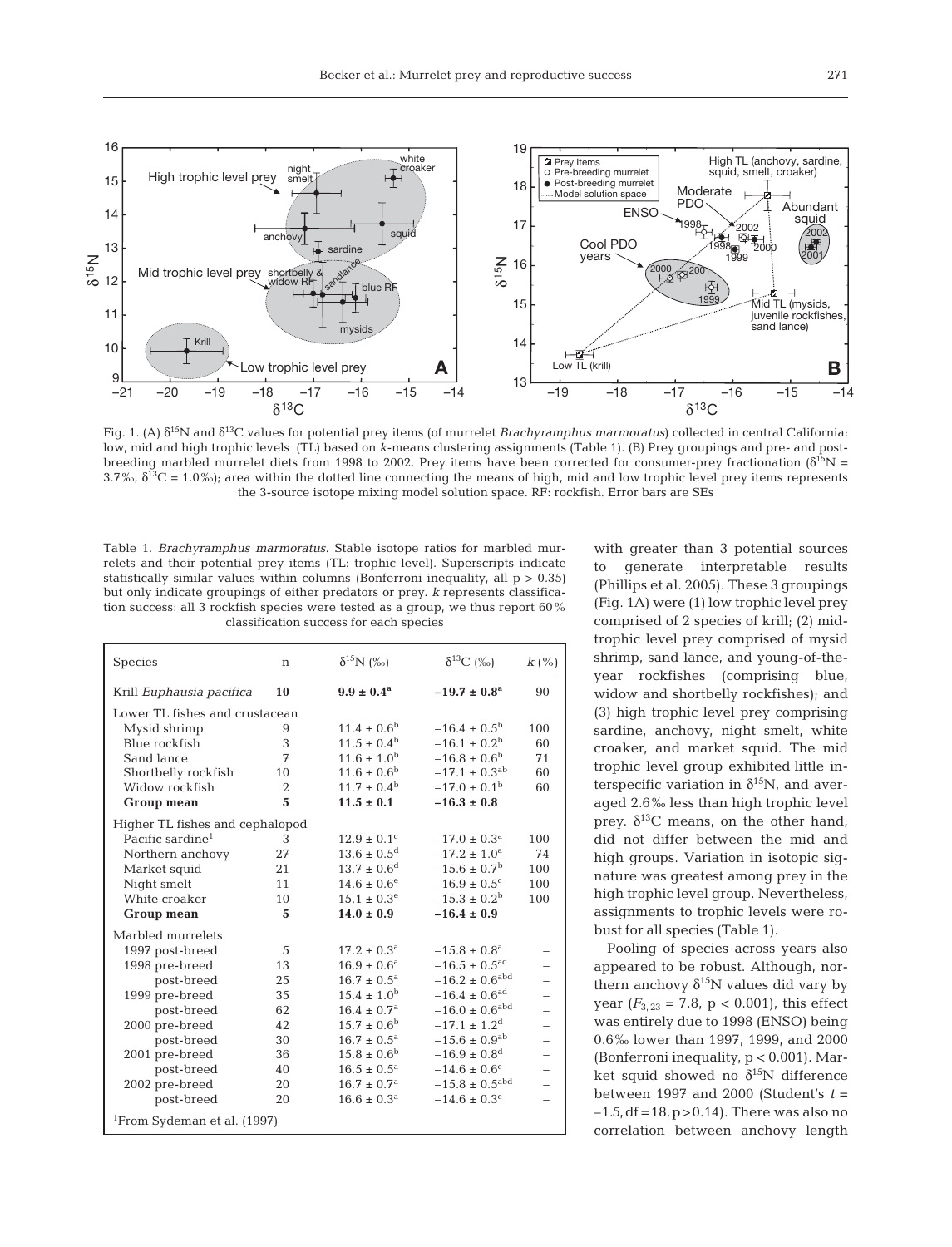and  $\delta^{15}N$  (r = 0.133, df = 13, p > 0.99) or  $\delta^{13}C$  (r = 0.524,  $df = 13$ ,  $p > 0.19$ . Further evidence of limited interannual variation in prey species comes from comparison of our results with Sydeman et al. (1997) who also sampled prey items from the same region during 1994 and 1995. Mean differences among our samples and those reported in Sydeman et al. (1997), for  $\delta^{15}N$  and  $\delta^{13}C$ , respectively, were anchovy 0.3 and 0.4‰; krill 1.3 and 0.5‰, and squid 1.4 and 1.5‰. Furthermore, more recent isotope values of sardines indicate that our values are in agreement with those currently found in California current (R. Vetter & D. Field pers. comm.).

Abundance of potential prey species differed greatly by trophic level (Fig. 2) and appeared to be affected by oceanographic variation (Table 2). Krill, the most



Fig. 2. Log-transformed mean counts from trawls for potential seabird prey items off the coast of central California during late May and early June, 1995 to 2003 (Raw data courtesy of the National Marine Fisheries Service, Santa Cruz, California)

abundant prey, were least abundant during the warm PDO years of 1998 and 2002. Sardine and anchovy abundance was less variable throughout the study period, but anchovies peaked during the 1999 La Niña and declined thereafter. The limited number of years of study precluded robust correlations of prey abundance with oceanographic conditions (Table 2). Nevertheless, basin-scale NOI approached significance with rockfish abundance  $(p < 0.1)$ , but regional PDO and local UI indices were not associated with prey abundance. Similar patterns of prey abundance by year were reported by Brodeur et al. (2003) for the same region.

Energetic value varied greatly among potential prey species of murrelets, but in general, higher trophic level species had greater per capita caloric value (Table 3). Pacific sardines contained the greatest caloric value, and krill were the least valuable. Juvenile rockfish and market squid had about one-third to one-fourth the energetic value of a sardine prey item, while kJ per food item was 60% less for anchovies. To gain the same energetic value as eating an anchovy, a murrelet would need to consume ~45 low trophic level prey items and ~2–12 mid-trophic level items (Table 3). Similarly, for the even more energy rich sardine, this ratio increases to ~74-80 krill and ~3–20 mid-trophic level prey items. Encounter rates and handling times would have to differ greatly among species to overcome trophic level differences in profitability caused by energetic values.

## **Annual and seasonal changes in the diet and productivity of marbled murrelets**

Murrelet diet composition generally fell within the boundaries imposed by potential diet sources (Fig. 1B)

Table 2. Pearson correlations between mean January to April oceanographic variables, spring prey abundance, and marbled murrelet *Brachyramphus marmoratus* productivity for the years 1995 to 2003 (n = 9). NOI = Northern Oscillation Index, PDO = Pacific Decadal Oscillation, NPI = North Pacific Index, UI = Upwelling Index,  $SST_4$  = sea surface temperature during January to April,  $SST_{AMI}$  = sea surface temperature during April to June, Spring turnover = strength of the spring turnover. \*p < 0.05

|                       | $\mathrm{NOI}_4$ | PDO <sub>4</sub> | NPI <sub>4</sub> | $UI_4$   | SST <sub>4</sub> |         | $SSTAMI$ Spring<br>turnover | An-<br>chovy | Sar-<br>dine             | Squid | Rock-<br>fish | Krill   |
|-----------------------|------------------|------------------|------------------|----------|------------------|---------|-----------------------------|--------------|--------------------------|-------|---------------|---------|
| PDO <sub>4</sub>      | $-0.62$          | -                |                  |          |                  |         |                             |              |                          |       |               |         |
| NPI <sub>4</sub>      | $0.74*$          | $-0.76*$         |                  |          |                  |         |                             |              |                          |       |               |         |
| $UI_4$                | 0.61             | $-0.15$          | 0.32             |          |                  |         |                             |              |                          |       |               |         |
| SST <sub>4</sub>      | $-0.94*$         | $0.77*$          | $-0.73*$         | $-0.75*$ | -                |         |                             |              |                          |       |               |         |
| SST <sub>AMI</sub>    | $-0.86*$         | $0.68*$          | $-0.77*$         | $-0.49$  | $0.89*$          |         |                             |              |                          |       |               |         |
| Spring turnover       | $-0.60$          | 0.60             | $-0.31$          | $-0.62$  | 0.65             | 0.26    | -                           |              |                          |       |               |         |
| Anchovy               | $-0.33$          | 0.08             | $-0.22$          | 0.20     | 0.20             | 0.10    | 0.38                        |              |                          |       |               |         |
| Sardine               | $-0.40$          | 0.24             | $-0.56$          | 0.35     | 0.29             | 0.48    | 0.02                        | 0.61         | $\overline{\phantom{0}}$ |       |               |         |
| Squid                 | 0.24             | $-0.39$          | 0.45             | 0.24     | $-0.33$          | $-0.23$ | $-0.23$                     | 0.13         | $-0.17$                  |       |               |         |
| Rockfish              | 0.61             | $-0.47$          | 0.66             | 0.07     | $-0.53$          | $-0.45$ | $-0.46$                     | $-0.61$      | $-0.67*$                 | 0.64  |               |         |
| Krill                 | 0.48             | $-0.32$          | 0.15             | 0.21     | $-0.56$          | $-0.57$ | $-0.29$                     | $-0.26$      | $-0.41$                  | 0.31  | 0.47          |         |
| Murrelet productivity | 0.60             | $-0.34$          | 0.49             | 0.24     | $-0.61$          | $-0.56$ | $-0.37$                     | $-0.63$      | $-0.59$                  | 0.46  | $0.79*$       | $0.73*$ |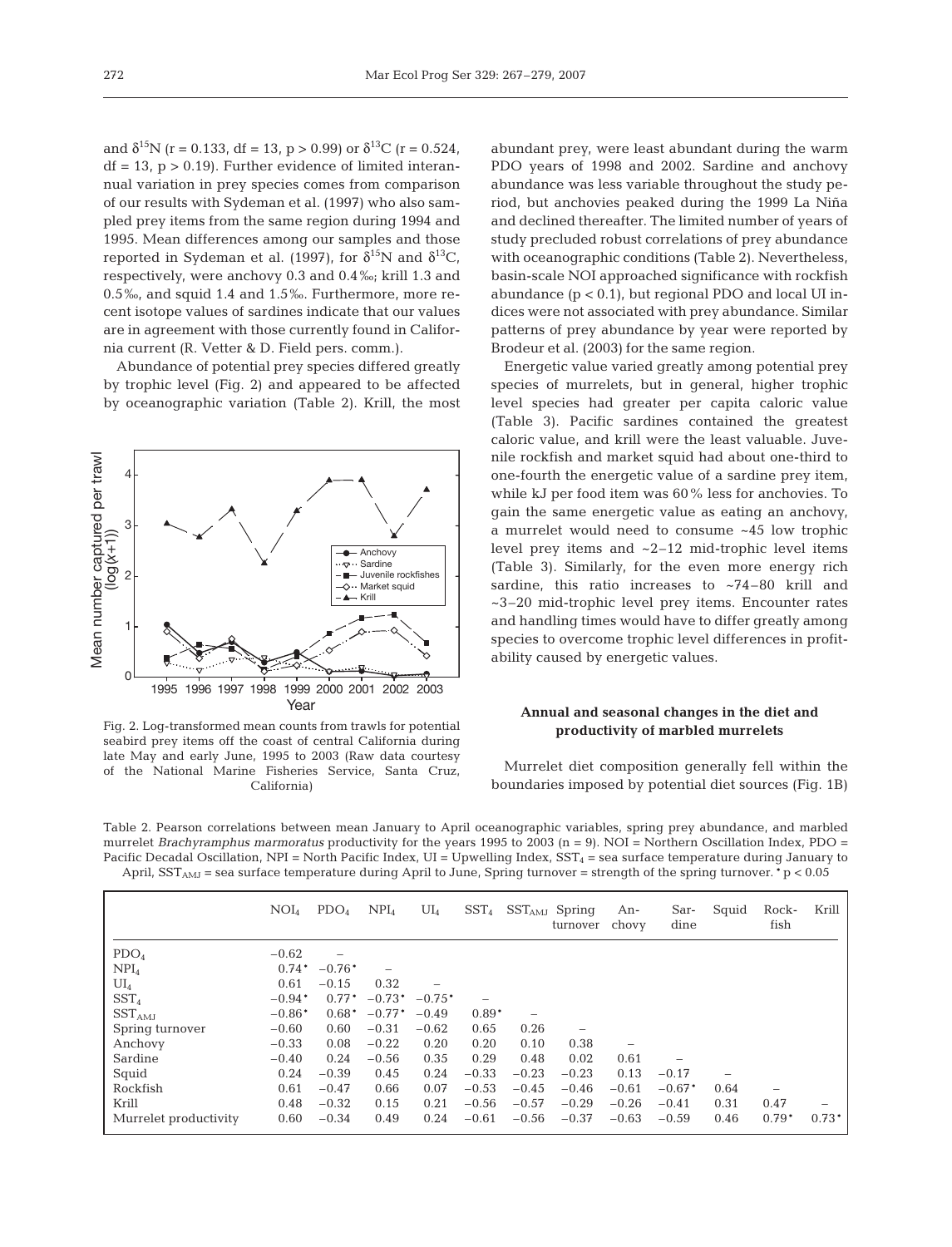|  | ۹           |
|--|-------------|
|  | ×<br>$\sim$ |

Trophic Species Location  $kJ g^{-1}$   $kJ g^{-1}$  Length Wet-mass kJ/item Anchovy level (dry) (wet) (mm) (g) equivalent Low *Euphausia superba*<sup>a</sup> Scotland 20.8 4.7 16–20 0.11e 0.52 48.2 *Thysanoessa* spp.<sup>b</sup> Mid Shortbelly rockfish Farallones, CA 21.8 4.9 60 2.51 12.30 2.0<br>Sand lance<sup>c</sup> Alaska 22.0 – 60 – 2.00 12.5  $S$ and lance<sup>c</sup> 2.00 .– 2.00 .– 2.00 .– 2.00 .12.5 High Market squid Farallones, CA 20.9 4.1 40 2.44 10.02 2.5 Night smelt Farallones, CA 19.8 4.3 60 1.84 7.91 3.2 Northern anchovy Farallones, CA 26.7 9.6 60 2.61 25.07 1.0<br>Pacific sardine<sup>d</sup> California – 15.8 60 – 41.36 0.6 Pacific sardine<sup>d</sup>

Table 3. Energetic values for average-sized potential prey items of murrelet *Brachyramphus marmoratus*. The anchovy equivalent column represents the number of average-sized prey items that would equal the energetic content of an average-sized anchovy. Mean prey sizes from Carter (1984) and Sealy (1975), length–mass regression equations from Spear (1993) and D. G. Ainley (unpubl.)

a Clarke & Prince (1980)

bMartensson et al. (1994)

c Piatt (1990)

<sup>d</sup>Sardine value =  $65\%$  more kJ g<sup>-1</sup> (wet) than anchovy (Sidwell 1981)

e Krill wet masses for adult *Euphausia pacifica* and *Thysanoessa spinifera* from California. Source: Adams et al. (2004)

except for 3 of the 10 season–year periods, which fell slightly outside the potential dietary solution area. This is reasonable to expect because extensive feeding on a single species that was particularly enriched in  ${}^{13}C$ (e.g. squid) within the mid or high trophic level groups could skew predator isotope values away from the mean value of each of the 3 prey groups we used for the calculations. Although it is also possible that murrelets fed on prey not represented in our model, most models found tenable solutions which suggests this was not the case.  $\delta^{13}$ C in postbreeding murrelet diets was highest during 2001 and 2002 (Fig. 1B), which was concurrent with high squid abundance during the postbreeding period in these years (Fig. 2). For the 3 periods that fell outside the diet source boundaries (spring 1998, fall 2001, and fall 2002), we normalized the remaining 2 positive diet proportions to 1.

Isotopic composition varied greatly between seasons and among years but showed 2 important patterns. During cool water years, murrelet  $\delta^{15}N$  was typically at a lower trophic level during the prebreeding period and at a higher trophic level during the postbreeding period (Fig. 3A). The warmer PDO years of 1998 and 2002 were exceptions to this pattern, with similar preand postbreeding diets.  $\delta^{13}$ C always shifted higher during the postbreeding season, although this was more pronounced from 2000 to 2002 (Fig. 3B). An ANOVA model including the subset of feather samples from birds that were sexed  $(n = 134)$  during 1998 to 2001 found that season and the Season  $\times$  Year interaction had significant effects on  $\delta^{15}N$ , while Year was marginally significant (Table 4). Carbon isotope ratios also varied by season, year, and the interaction (Table 4). Diet did not differ by sex for either isotope. Results



Fig. 3. *Brachyramphus marmoratus*. Marbled murrelet feather isotope values for (A)  $\delta^{15}N$  and (B)  $\delta^{13}C$  during the pre-(spring) and post- (fall) breeding seasons from 1998 to 2002. Different letters in each panel indicate statistically different values (see Table 1)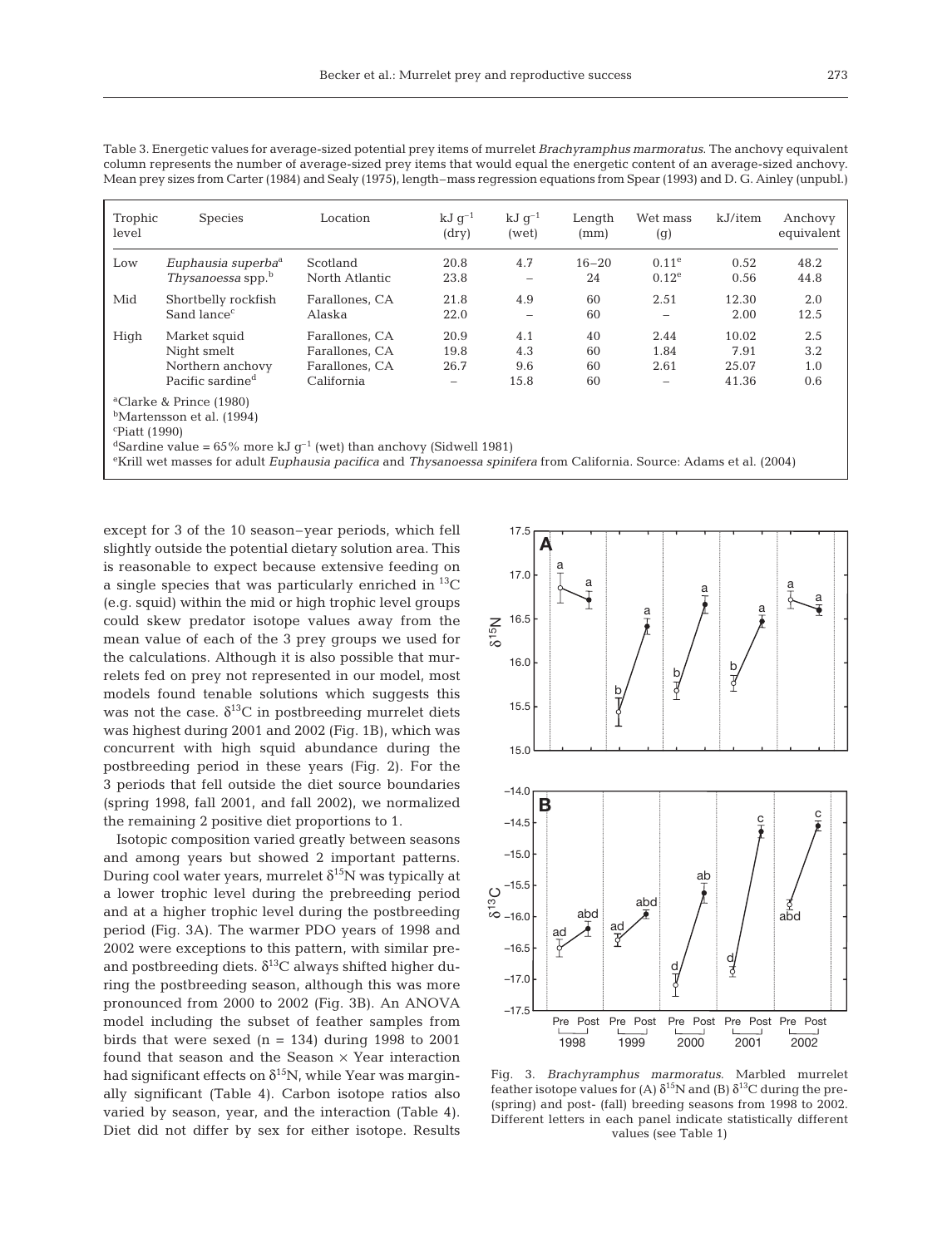Table 4. *Brachyramphus marmoratus*. ANOVA testing effects of sex, season, year, and interactions on murrelet isotope ratios. **Bold**: p < 0.05

| Factor                                 | SS     | df             | MS    | F     | p<    |
|----------------------------------------|--------|----------------|-------|-------|-------|
| $\delta^{15}N$ (r <sup>2</sup> = 0.34) |        |                |       |       |       |
| Sex                                    | 0.50   | $\mathbf{1}$   | 0.51  | 1.36  | 0.244 |
| Season                                 | 3.20   | 1              | 3.20  | 8.65  | 0.004 |
| Year                                   | 3.00   | $\overline{4}$ | 0.74  | 2.01  | 0.094 |
| Season × Year                          | 4.43   | 4              | 1.11  | 3.00  | 0.020 |
| $Season \times Sex$                    | 0.04   | 1              | 0.04  | 0.11  | 0.736 |
| Year $\times$ Sex                      | 3.00   | 4              | 0.75  | 2.02  | 0.092 |
| Season $\times$ Sex $\times$ Year      | 2.32   | 4              | 0.58  | 1.57  | 0.185 |
| Error                                  | 82.20  | 222            | 0.37  |       |       |
| $\delta^{13}C$ (r <sup>2</sup> = 0.57) |        |                |       |       |       |
| Sex                                    | 0.64   | $\mathbf{1}$   | 0.64  | 1.05  | 0.306 |
| Season                                 | 28.14  | $\mathbf{1}$   | 28.14 | 46.64 | 0.001 |
| Year                                   | 23.10  | 4              | 5.77  | 9.57  | 0.001 |
| Season ×Year                           | 31.37  | 4              | 7.84  | 13.00 | 0.001 |
| Season × Sex                           | 0.53   | 1              | 0.53  | 0.88  | 0.349 |
| Year × Sex                             | 2.92   | 4              | 0.73  | 1.21  | 0.308 |
| Season $\times$ Sex $\times$ Year      | 1.35   | 4              | 0.34  | 0.56  | 0.692 |
| Error                                  | 133.92 | 222            | 0.60  |       |       |

from the dual-isotope, 3-source mixing model supported these trends and indicated that the relative consumption of trophic levels by murrelets varied greatly both annually and seasonally. High trophic level prey was always consumed, but in some years either low or mid trophic level prey disappeared completely from the diet (Fig. 4).

Diet and productivity of murrelets were related. In years when krill were more abundant, prebreeding  $\delta^{15}$ N tended to be lower (Fig. 5A). Similarly, when the 13C enriched juvenile rockfish and squid were



Fig. 4. *Brachyramphus marmoratus*. Results of dual-isotope, 3-source mixing model specifying average murrelet dietary inputs from low, mid and high trophic level prey during preand postbreeding seasons from 1998 to 2002. SEs were all between 0.03 and 0.09

more abundant, murrelet postbreeding  $\delta^{13}$ C increased (Fig. 5B,C). Murrelet productivity tended to be positively related with both basin-scale NOI and cooler local SST, and was higher during cool water years, although this relationship was not significant ( $p < 0.09$ ; Table 2, Fig. 6A). Furthermore, productivity was positively correlated with both krill and rockfish abundance (Fig. 6B,C). Finally, murrelet productivity was positively related to the proportion of mid-trophic level prey in postbreeding diets, and was negatively related to the proportion of both low and high trophic level prey consumed (Fig. 6D). The only prey items related to ocean conditions, were juvenile rockfishes, which were marginally associated with both cool NOI and NPI conditions (p < 0.10; Table 2).

# **DISCUSSION**

# **Diet and trophic level**

Isotopic signatures suggest marbled murrelets in central California consume low and mid-trophic level prey items (i.e. krill, juvenile rockfish, sand lance, and mysids), as well as high trophic prey level items (i.e. anchovy, sardine, squid, croaker, and smelt). While these results compare well with Hobson's (1990) placement of murrelets as a mid-trophic level predator, we also found significant seasonal and annual variation in diet. Furthermore, similar to common murres in the California Current (Ainley et al. 1995, 1996b, Miller & Sydeman 2004), murrelet diets tracked prey availability mediated by climatic forcing. During cool water years when krill were more abundant (1999–2001), murrelets fed at a lower trophic level prior to breeding compared to after the breeding season (Figs. 1B & 3). However, pre- and postbreeding diets were similar during the warm water year of 1998 and the cool year of 2002. In 1998, krill were less abundant, as were squid and juvenile rockfish, while higher trophic level sardines and anchovies were relatively more common. Similarly, in 2002, krill numbers were also depressed and murrelet spring trophic level failed to show the low trophic level diet signature. Then, in the fall of both 2001 and 2002, when squid were at their greatest abundance during the study period, murrelet diets reflected this with an increase in  $\delta^{13}$ C that would be expected if they had fed greatly on squid. Thus, we conclude that murrelets are robust environmental samplers whose diet reflects changes in prey availability in the California Current under a wide variety of ocean conditions and seasons.

Isotope values reported here appear to be robust measures of murrelet diet and were not due to oceanographic effects on baseline isotope values or physio-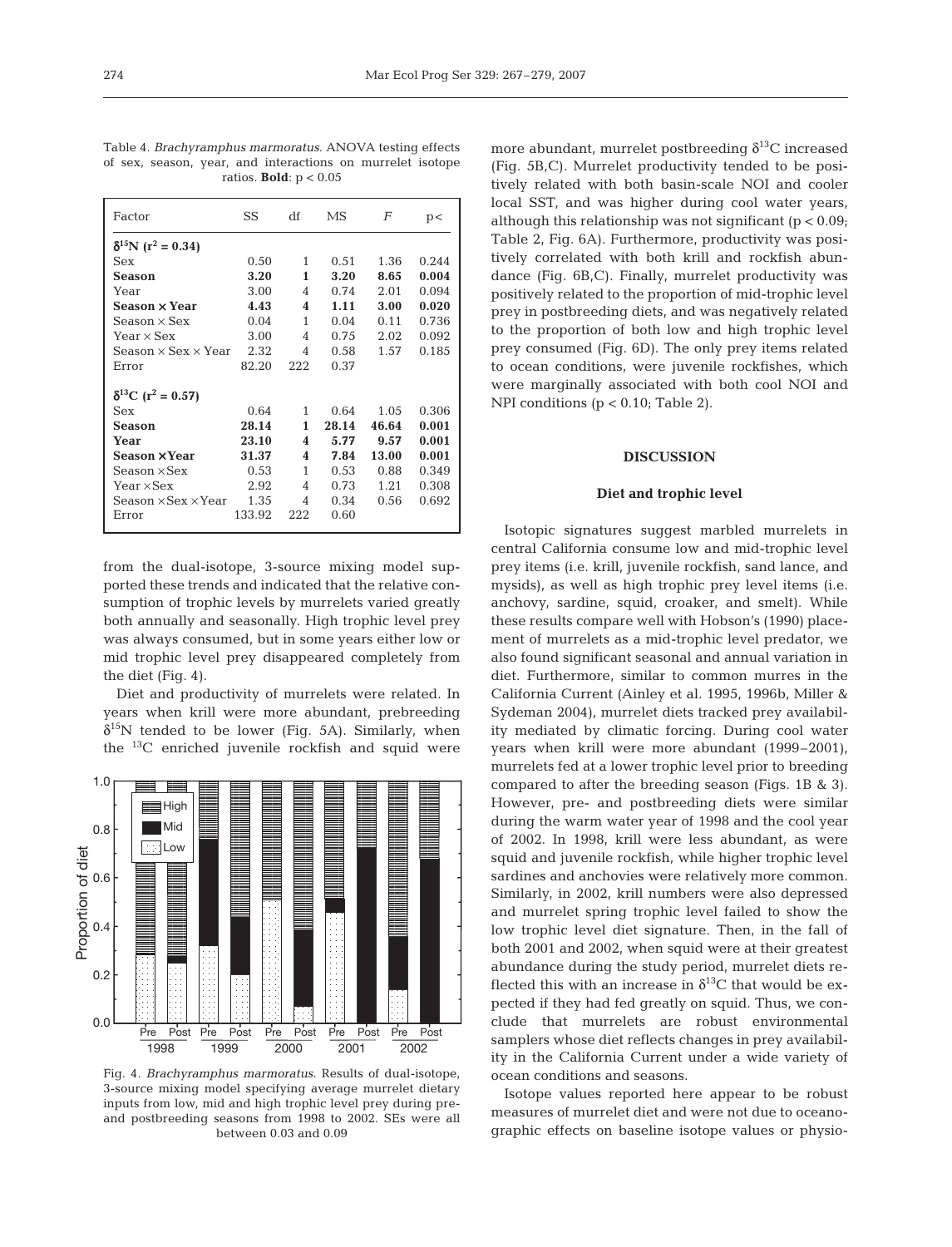

Fig. 5. *Brachyramphus marmoratus*. Relationship between (A) krill abundance and murrelet prebreeding  $\delta^{15}N$ , (B) juvenile rockfish abundance and postbreeding  $\delta^{13}C$ , and (C) squid abundance and postbreeding  $\delta^{13}$ C. Regression lines and 95% confidence intervals are shown

logical variation in the birds (Rau et al. 2003, Vanderklift & Ponsard 2003).  $\delta^{15}N$  in zooplankton changed little from 1951 to 2001 in the Monterey Bay region (Rau et al. 2003), although there were small, temporary increases (~1‰) during the strong ENSO years of 1958, 1983, and 1998. Rau et al. (2003) found a similar  $(-1)$ <sub>%</sub>  $\delta^{15}$ N) PDO effect on 2 species of chaetognath (arrow worm) zooplankton during the 1979 to 1998 warm PDO regime, compared to the preceding and following cool regimes. Annual variation in  $\delta^{15}N$ enrichment could affect both pre- and postbreeding diets. However, postbreeding diets showed remarkably little annual change in  $\delta^{15}N$ , suggesting both stability in background isotope values and a reduction in low trophic level prey consumed after breeding constraints were relaxed. Furthermore, while fasting could increase  $\delta^{15}N$ , there is no evidence that murrelets fast prior to or during the molt. In fact, they typically gain mass during the fall molt (M. Z. Peery unpubl. data). Thus, isotopic signals revealed in this study are likely to represent actual variation in diet composition.

The ~1 to 2% lower  $\delta^{13}$ C values recorded during the springs of 1999 to 2001 suggest that krill had been ingested in significant amounts. To produce the observed isotopic signatures had murrelets been feeding solely on mid- and high trophic level items,  $\delta^{13}$ C fractionation in feathers would have to be between 0 and –1‰, which is highly unlikely (Hobson et al. 1994). The presence of krill (as evidenced by the low  $\delta^{15}N$  and  $\delta^{13}$ C values) in murrelet prebreeding diets during 1999 to 2001 was somewhat surprising because krill are generally described as inhabiting deep water (~100 m) during the day (Marinovic et al. 2002) and to surface at night when murrelets do not forage (M. Z. Peery et al. unpubl. data). During spring, however, krill, especially *Thysanoessa spinifera*, often form surface swarms that are exploited by seabirds during the day (Smith & Adams 1988, Ainley et al. 1996a). Coincidently, surface swarms of krill (*Euphausia pacifica*) were found within 1.5 km of shore in Año Nuevo Bay during June 2003 (D. G. Ainley pers. comm.), which is where most of the birds in this paper were captured and foraged. Furthermore, krill are routinely caught at trawl stations over the continental shelf at both 2 and 5 km from shore in moderate quantities in central California (S. Ralston unpubl. data). Thus, there appears to be ample opportunity for murrelets to capture krill, and the onset of krill swarming coincides with the prebreeding signature of krill found in murrelet diets (Fig. 1B).

A variety of species comprised mid-trophic level prey for murrelets. Juvenile rockfish, which are important to breeding seabirds on the Farallon Islands, California, also may be important to reproduction for the nearshore feeding marbled murrelet (Fig. 1B). Juvenile rockfish and squid should be available to murrelets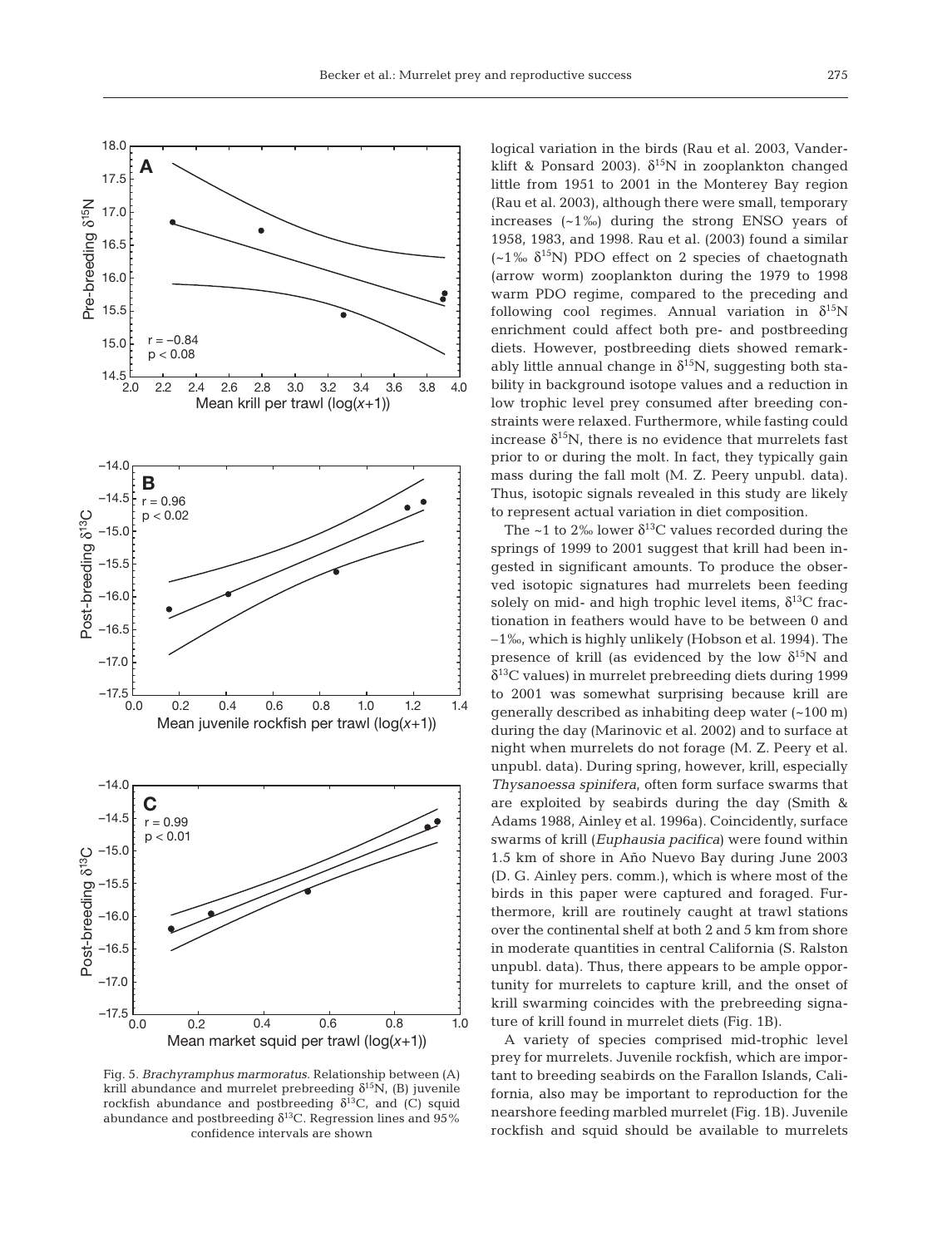since they occur nearshore in densities comparable to the Farallones (Brodeur et al. 2003), and are especially aggregated at nearshore fronts (Bjorkstedt et al. 2002). Mysid shrimp may also comprise a significant portion of the murrelet diet during cool water years and they were present in Año Nuevo Bay where murrelets foraged (Henkel & Harvey 2006). However, due to the absence of time series data for mysids, changes in their abundance cannot be examined in relation to changes in murrelet isotopic signatures and productivity. Similarly, sandlance use these nearshore sandy habitats and may be an important mid-trophic level component of the murrelet's diet. Alternatively, the relationship between mid-trophic level prey and murrelet reproduction may simply be due to favorable conditions for both. However, since we show a sequential relationship between prey availability, diet, and reproductive success, we suspect the relationship is mechanistic and not spurious.

Juvenile rockfishes in murrelet postbreeding diets also closely followed those found in common murre *Uria* *aalge* prey delivered to chicks on the Farallon Islands during 1998 to 2002 (Miller & Sydeman 2004). Common murre chick meals had low percentages of juvenile rockfishes during 1998 to 2000 (<10%), but rapidly increased to ~50–75% during 2001 and 2002. However, Common Murres did not increase delivery of squid to chicks in 2001 and 2002 (Miller & Sydeman 2004), when this signal appeared in murrelet diets (Fig. 4). Thus, while we suggest that enriched  $\delta^{13}$ C was an indication of a diet rich in squid during the postbreeding seasons of 2001 and 2002, this interpretation could be erroneous.

Whatever the exact species of mid-trophic level prey that murrelets were taking, it appears that mid-trophic level prey are an important food item for successful reproduction. Murrelet reproductive success was strongly correlated with mid-trophic level prey abundance (Fig. 6C) and with their prevalence in the murrelet's postbreeding diet (Fig. 6D). This relationship may have emerged because mid-trophic level prey (1) sustain adults while they tend nests, (2) are fed directly to nestlings, or (3) are eaten by young after they fledge.



Fig. 6. *Brachyramphus marmoratus*. Relationship between annual reproductive success or productivity (mean date-corrected ratio of juveniles to after-hatch-year birds) and (A) the SSTs at Southeast Farallon Island, (B) krill abundance during 1995 to 2003, (C) young-of-the-year juvenile rockfish abundance from 1995 to 2003, and (D) low, mid and high trophic level prey in postbreeding murrelet diets. Krill and rockfish values are from spring shipboard trawls off central California. Regression lines are shown in all panels, with 95% confidence intervals in (A) to (C)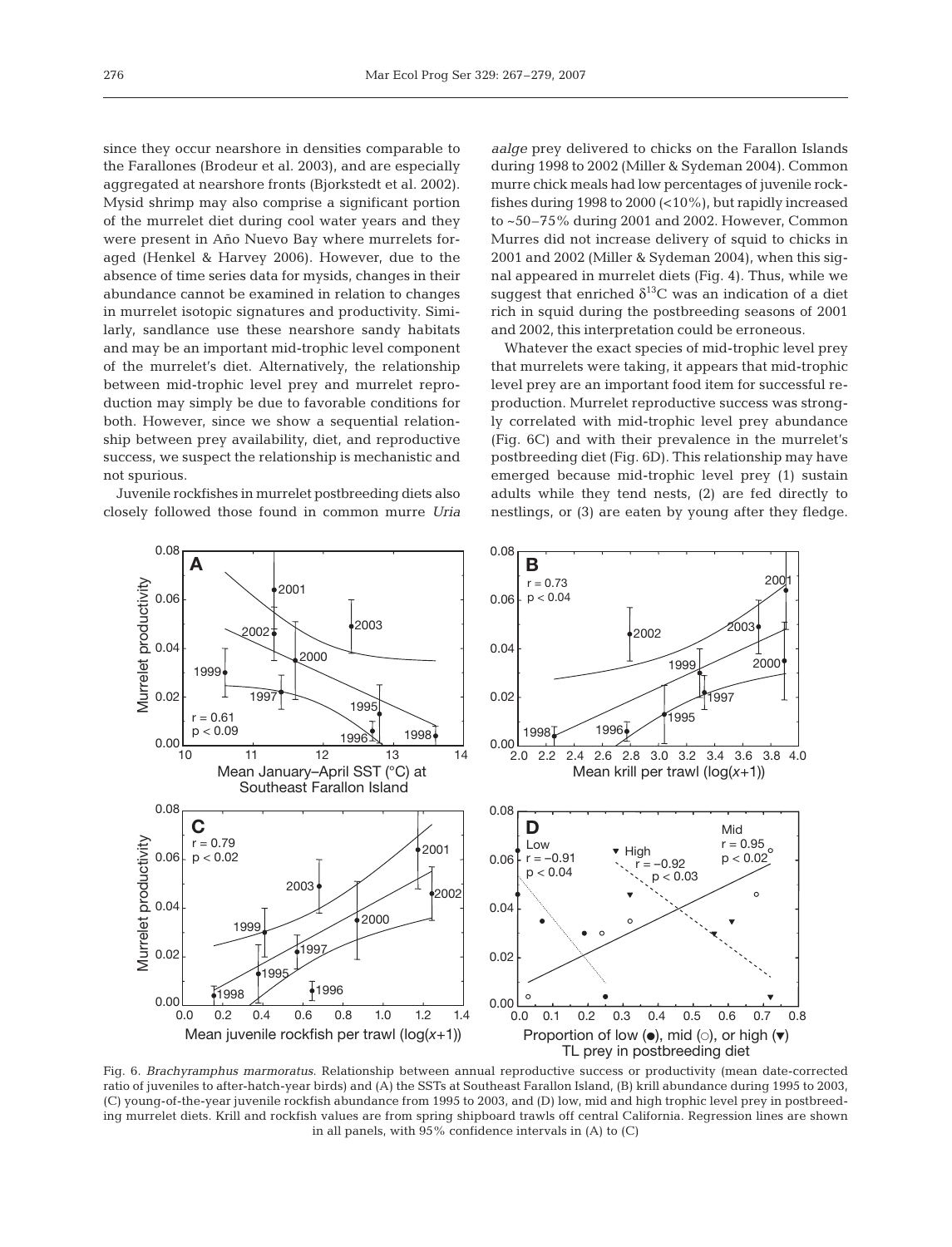Moreover, both prebreeding and postbreeding prey availability and diet composition appear to be important to murrelets for successful reproduction (Fig. 6).

Mid-trophic level species and krill and were important components of murrelet prebreeding diets despite overfishing of several species of rockfishes in central California (Leet et al. 2001, Starr et al. 2002) and an apparent decline in zooplankton in the CCS over the past 50 yr (McGowan et al. 1998, Lavaniegos & Ohman 2003). The relationships between mid-trophic level prey dynamics and murrelet diets and reproduction, and the representation of low trophic level prey in murrelet diets could both be due to the concurrent decline in the availability of higher trophic level prey, such as sardines and anchovies due to fishing pressure (Leet et al. 2001) and to natural ecosystem variability such as PDO cycles (Chavez et al. 2003). Contemporary marine food webs around the world and in the California Current are highly modified compared to food webs prior to heavy fishing pressure (Jackson et al. 2001). The relative contributions of natural and anthropogenic factors on marbled murrelet prey are currently unclear. Nevertheless, modern murrelets feed at a lower trophic level during the prebreeding season than they did a century ago (Becker & Beissinger 2006).

### **Oceanographic effects on trophic level and reproductive success**

Seabirds commonly track and consume the most abundant or energetically valuable prey items as they vary seasonally and annually due to oceanographic forcing (Ainley et al. 1995, 1996a,b, Litzow et al. 2002). Our results indicate that a similar pattern occurs for the nearshore-foraging marbled murrelet, however, the direct correlations with climate were weaker. Nevertheless, climatic variability still appeared to affect prey availability, murrelet dietary composition and, as a result, murrelet reproductive success. These relationships, while correlative, are strongly linked by the isotopic evidence showing murrelets do shift their diets in response to availability. Thus, murrelets appear to act as robust environmental samplers that track the availability of prey nearshore, which fluctuates in the CCS primarily due to the influences of climate.

Contrary to our predictions, neither basin nor localscale conditions (NOI and SST, respectively) appeared to dominate murrelet prey availability, even though correlations approached significance with rockfish counts, and both cool NOI and SST were nearly significantly related to higher murrelet reproductive success. Local-scale conditions are driven by basin-scale processes, but basin-scale conditions may manifest themselves differently at local scales each year. For ex-

ample, a true ENSO event in the equatorial Pacific is characterized by a low SOI, that generally, but not always, produces a low NOI value in the NE Pacific. This in turn generally leads to above average SSTs and reduced upwelling in the CCS. However, this basin to local-scale relationship is not ironclad: above average SSTs also occur in the absence of ENSO events. Subsequently, similar to Ainley et al.'s (1995) findings with other species of seabirds in the CCS, we consider basin-scale oceanographic conditions as the driving components of murrelet prey availability, diet, and reproductive success, with local conditions both acting as an artifact of and modulating the influence of largescale climate. Although PDO and NPI values did not correlate with murrelet ecology in this study, both indices were related to local SSTs, and PDO was also correlated with spring turnover strength. Thus, long-term, large-scale phenomena are likely to affect murrelet biology in complex ways that may have not been detected in this study.

A regime shift to cooler ocean conditions may have occurred following the 1997 to 1998 ENSO event for the California Current (Chavez et al. 2003), although this assessment is debatable since the PDO has not unequivocally shifted to cool conditions (Overland et al. 2004, Rodionov 2004). However, marbled murrelet productivity did markedly improve beginning in 1999, with all years prior to 1995 to 1998 having lower reproductive success than 1999 to 2003 (Figs 6A–C). We suggest that cooler, more productive ocean conditions probably made more mid-trophic level prey available to murrelets, which improved reproductive success between 1999 and 2003.

Our results suggest the potential impacts of a progressively warmer marine climate induced by global climate change, which may enter a 'semi-permanent' warm phase PDO or ENSO-like state (McGowan et al. 1998, Sydeman et al. 2001), would be likely to reduce murrelet reproductive success. When combined with the effects of overfishing on marine food webs and seabird diets (Pauly et al. 1998, Becker & Beissinger 2006), global climate change may further exacerbate deteriorating feeding conditions for marine predators such as marbled murrelets. The destruction and fragmentation of the coastal old growth forests has focused conservation concerns on forest habitats that marbled murrelet use for nesting, with little attention to the affects of marine resources on population dynamics and persistence. Nevertheless, the kinds and degrees of impact of climate change on terrestrial and freshwater food webs and ecological linkages (Winder & Schindler 2004) will probably also be manifested in marine seabirds like the marbled murrelet that must compete with fisheries for prey resources whose abundance and availability are climatically mediated.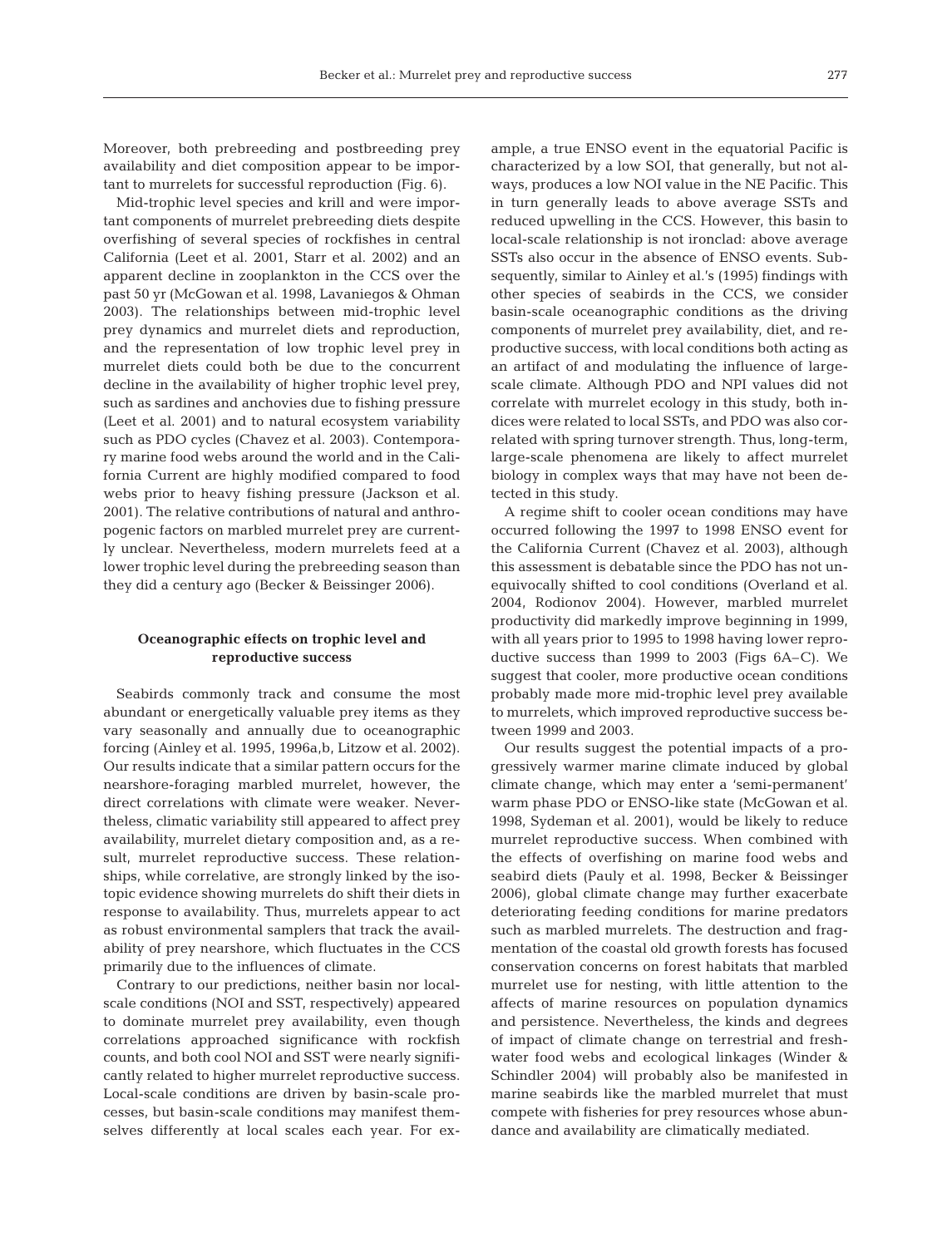*Acknowledgements.* We thank S. Newman, S. Sovndal, J. Sovndal, J. Holley, J. Lanser, M. Westphal, S. Hancock, L. Rachowicz, M. Cobleigh, K. Stevenson, J. Benson, N. Jones, R. Seymour, L. Grenier, B. Sandercock, R.C. Mitchell, T. Hausdoerffer, K. Kramer, S. Cooper, J. Meyer, C. Morrison, C. Trauernicht, J. McEntee, E. Burkett, and H. Carter for aid in collecting feather samples and at-sea surveys. P. Brooks and S. Mambelli (UC Berkeley Center for Stable Isotope Biogeochemistry) provided aid with the stable isotope analyses. Prey samples were provided by J. Thayer, W. Sydeman and K. Mills (PRBO Conservation Science); and L. Henkel, J. Adams and A. Toporoff (Moss Landing Marine Laboratory). Logistical support was provided by the California Department of Fish and Game, Office of Spill Prevention and Response and Wildlife Management Divisions (J. Ames, L. Espinoza, E. Burkett, T. Williamson, R. Pucinelli, B. Delano and the crew of the P/B 'Bluefin'), Año Nuevo State Reserve (G. Strachan), and Big Creek Lumber Company (B. McCrary and the Bulger family). S. Ralston (NMFS, Santa Cruz) kindly provided the central California spring trawl data. Analyses and fieldwork were funded by the David and Lucile Packard Foundation, UC Berkeley, the American Museum of Natural History, and the Cooper Ornithological Society. Earlier versions of this manuscript were reviewed by D. Ainley, R. Barrett, M. Kelly, D. Penry, and several anonymous reviewers.

#### LITERATURE CITED

- Adams J, Takekawa JY, Carter HR (2004) Stable foraging areas and variable chick diet in Cassin's auklets (*Ptychoramphus aleuticus*) off southern California. Can J Zool 82: 1578–1595
- Ainley DG, Sydeman WJ, Norton J (1995) Upper trophic level predators indicate interannual negative and positive anomalies in the California Current food web. Mar Ecol Prog Ser 118:69–79
- Ainley DG, Spear LB, Allen SG (1996a) Variation in the diet of Cassin's auklet reveals spatial, seasonal, and decadal occurrence patterns of euphausiids off California, USA. Mar Ecol Prog Ser 137:1–10
- Ainley DG, Spear LB, Allen SG, Ribic CA (1996b) Temporal and spatial patterns in the diet of the common murre in California waters. Condor 98:691–705
- Bakun A (1996) Patterns in the ocean: ocean processes and marine population dynamics. California Sea Grant College System, NOAA, La Jolla, CA
- Becker BH, Beissinger SR (2003) Scale-dependent habitat selection by a nearshore seabird, the marbled murrelet, in a highly dynamic upwelling system. Mar Ecol Prog Ser 256:243–255
- Becker BH, Beissinger SR (2006) Centennial decline in the trophic level of an endangered seabird after fisheries decline. Conserv Biol 20:470–479
- Bjorkstedt EP, Rosenfeld LK, Grantham BA, Shkedy Y, Roughgarden J (2002) Distributions of larval rockfishes *Sebastes* spp. across nearshore fronts in a coastal upwelling region. Mar Ecol Prog Ser 242:215–228
- Brodeur RD, Pearcy WG, Ralston S (2003) Abundance and distribution patterns of nekton and micronekton in the Northern California Current Transition Zone. J Oceanogr 59:515–535
- Burkett E (1995) Marbled murrelet food habits and prey ecology. US For Serv Gen Tech Rep PSW GTR 152:223–246
- Carter HR (1984) At-sea biology of the marbled murrelet (*Brachyramphus marmoratus*). MSc thesis, University of Manitoba, Winnipeg
- Carter HR, Stein JL (1995) Molts and plumages in the annual cycle of the marbled murrelet. US For Serv Gen Tech Rep PSW GTR 152:99–112
- Castro CG, Chavez FP, Collins CA (2001) The role of the California Undercurrent in the export of denitrified waters from the eastern tropical North Pacific. Global Biogeochem Cycles 15:819–830
- Chavez FP, Pennington TJ, Ryan JP, Michisaki RP and 5 others (2002) Biological and chemical consequences of the 1997–1998 El Nino in central California waters. Prog Oceanogr 54:205–232
- Chavez FP, Ryan J, Lluch-Cota SE, Niquen C (2003) From anchovies to sardines and back: multidecadal change in the Pacific Ocean. Science 299:217–221
- Clarke A, Prince PA (1980) Chemical composition and calorific value of food fed to mollymauk chicks (*Diomedea melanophris*) and *D. chrysostoma* at Bird Island, South Georgia. Ibis 122:488–494
- Hare SR, Mantua NJ (2000) Empirical evidence for Northeast Pacific regime shifts in 1977 and 1989. Prog Oceanogr 47: 103–145
- Henkel LA, Harvey JT (2006) Potential prey resources for marbled murrelets in central California. Calif Fish Game 92:191–206
- Hobson KA (1990) Stable isotope analysis of marbled murrelets: evidence for freshwater feeding and determination of trophic level. Condor 92:897–903
- Hobson KA, Piatt JF, Pitocchelli J (1994) Using stable isotopes to determine seabird trophic relationships. J Anim Ecol 63: 786–798
- Jackson JBC, Kirby MX, Berger WH, Bjorndal KA and 15 others (2001) Historical overfishing and the collapse of coastal ecosystems. Science 293:629–638
- Lavaniegos BE, Ohman MD (2003) Long term changes in pelagic tunicates of the California Current. Deep-Sea Res II 50:2493–2518
- Leet WS, Dewees CM, Klingbeil R, Larson EJ (2001) California's living marine resources: a status report. University of California, Agriculture and Natural Resources, Berkeley and Los Angeles, CA
- Litzow MA, Piatt JF, Prichard AK, Roby DD (2002) Response of pigeon guillemots to variable abundance of high-lipid and low-lipid prey. Oecologia 132:286–295
- Marinovic BB, Croll DA, Gong N, Benson SR, Chavez FP (2002) Effects of the 1997–1999 El Niño and La Niña events on zooplankton abundance and euphausiid community composition within the Monterey Bay coastal upwelling system. Prog Oceanogr 54:265–277
- Martensson P, Nordoy E, Blix A (1994) Digestibility of krill (*Euphausia superba* and *Thysanoessa* sp.) in minke whales (*Balaenoptera acutorostrata*) and crab-eater seals (*Lobodon carcinophagus*). Br J Nutr 72:713–716
- McGowan JA, Cayan DR, Dorman LM (1998) Climate-ocean variability and ecosystem response in the Northeast Pacific. Science 281:210–217
- Miller AK, Sydeman WJ (2004) Rockfish response to lowfrequency ocean climate change as revealed by the diet of a marine bird over multiple time scales. Mar Ecol Prog Ser 281:207–216
- Nelson SK, Peck RW (1995) Behavior of marbled murrelets at nine nest sites in Oregon. Northwest Nat 76:43–53
- Overland JE, Bond N, Yang M (2004) Ocean and climate changes. In: North Pacific ecosystem status. PICES Press, Sidney
- Parrish JK, Zador SG (2003) Seabirds as indicators: an exploratory analysis of physical forcing in the Pacific Northwest coastal environment. Estuaries 26:1044–1057